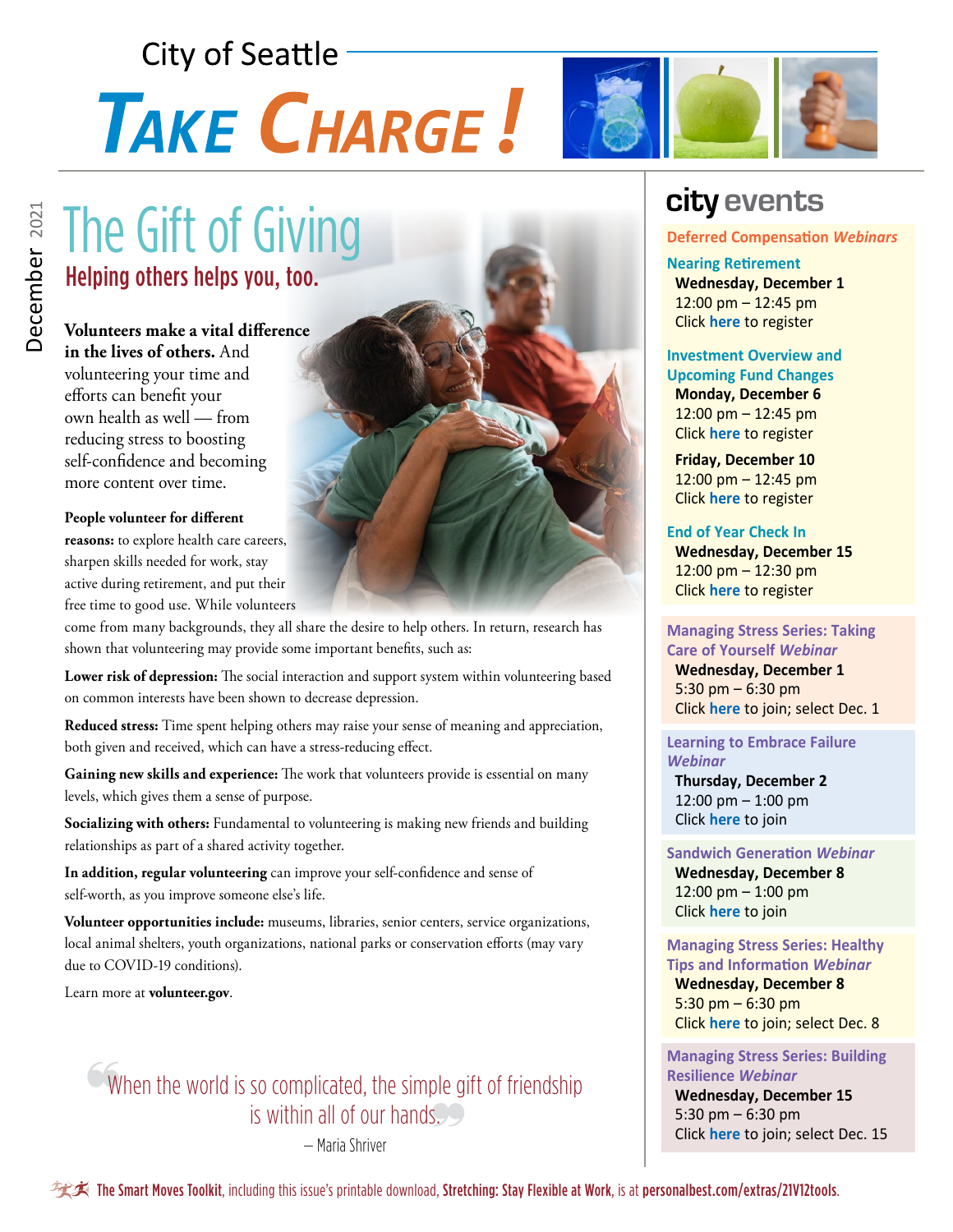# Toning Up Made Easy

By Diane McReynolds, Executive Editor Emeritus

#### **No time to fit in hour-long exercise routines?**

No sweat. Boosting your physical fitness is a good idea. It can become routine when you weave it into your daily lifestyle, even during the busy holiday season. The trick is keeping exercise simple so you won't view it as one more thing you must do.

#### **Learn ways every day to** *get up and move more.*

Try these (and remember to warm up with light exercise first):

- Welcome your day with a walk in the fresh air.
- Work up a sweat indoors with physical chores; sweep, vacuum or wash windows.
- Pace while thinking or talking on a phone.
- Garden, or sweep out the garage or walkways.
- Walk through a shopping mall after parking several blocks away.
- Add stretching and walking breaks to boost energy and metabolism.
- Do two sets of seven strength-training movements for ten minutes.
- Limber up with some squats and lunges.
- Do some errands on foot trips to the store, hair salon or post office.
- Meet a friend for a scenic walk in the park.

#### **Kick it up a notch:**

- Use an exercise machine while you watch a favorite TV series; you'll look forward to viewing the show's progress at your next workout.
- Try exercise bands a portable, easy way to build muscle.
- Liven up your solo workouts with music.
- Exercise with a good friend to keep each other committed; the buddy system is a proven way to stay motivated.
- Swim at a community pool after work instead of passively watching TV.
- Treat yourself to golf lessons, and practice.

#### **Mix up your activities**

to keep fitness pursuits interesting and pleasurable. Examples: Alternate daily walks with biking, or if your strength training workout becomes tedious, create multiple routines and vary them each week.





**Improving your physical fitness offers many health benefits.** Regular exercise can reduce your risk of chronic disease, improve your balance and coordination, help you lose weight, and even boost your self-esteem. And you can reap these benefits regardless of your age or physical ability. The current exercise guide for healthy adults:

- At least 150 minutes of moderateintensity aerobic activity, or 75 minutes of vigorous-intensity aerobic activity each week, or an equivalent combination of moderate and vigorous aerobic activity.
- Strength training exercises of all the major muscle groups at least twice a week.

## Improve Your Relaxation Techniques | TIP of the MONTH

**Learning to relax can help you be resilient to stress.** But taking a little time out to get away from work and personal tasks isn't always enough to truly relax your mind and body.

**That's why learning how to strengthen your relaxation skills** can help you trigger your body's **relaxation response**. It's the opposite of a stress response and results in calmer breathing, lower blood pressure, better digestion and a reduced heart rate.





 **Take five to ten minutes** to regularly use these relaxation techniques. Try these:

- **• Autogenic (self-generated) relaxation** involves visual imagery and body awareness to reduce stress. Visualize a peaceful setting and focus on slow, relaxing breathing while feeling your muscles relax.
- **• Progressive muscle relaxation** helps you focus on the difference between muscle tension and relaxation. Start with your toes and work up to your head or go in the opposite direction and tense muscles in each part of your body for about five seconds, relax for 30 seconds and repeat.

**Remember,** your ability to relax improves with practice. Make patience a habit.



Plan for Nutrition

**Things can get busy during the holidays, but you and your family can still eat well.** The key is planning. Choose recipes, plan a week's worth of meals, make a grocery list, and shop so you'll have the necessary ingredients on hand. Repeat your basic plan weekly and occasionally add new recipes to simplify meal times.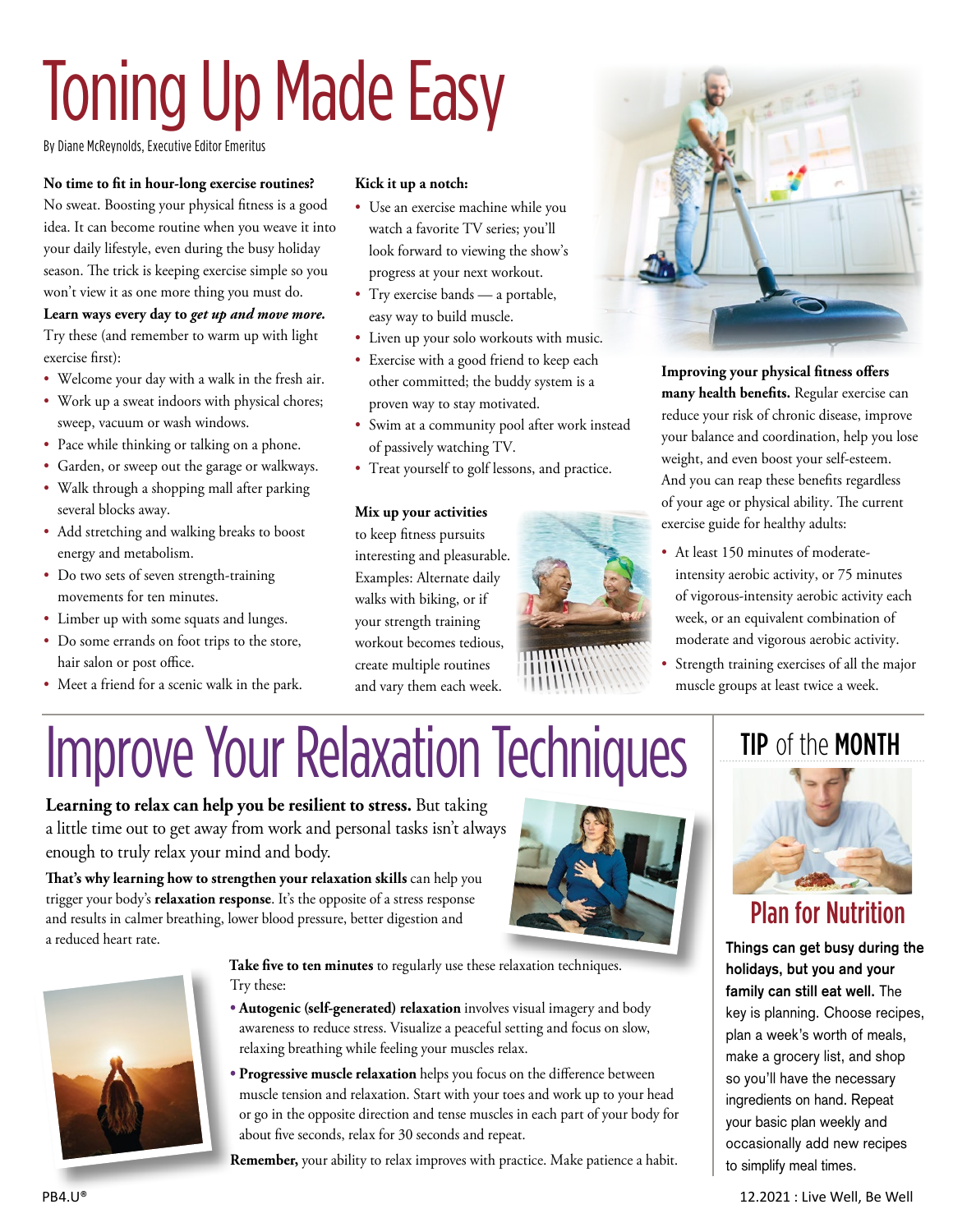## Winter Family Fun

**Ready for some fun family pursuits?** Don't let the chilly months and less daylight hold you back. Whatever the size of your family — mom, dad, kids, grandparents, siblings — daytime, night time, indoors or outdoors, take time for a midweek break or weekend family adventure, and have fun together.

**Start by stepping outside.** Exploring the outdoors can invigorate and energize you. Walk through a park, toss a football or try snowshoeing or roller skating, weather permitting. As long as kids bundle up and stay safe, being outside in the cold offers mental and physical benefits for them and for adults.

**Indoors, spend warm, cozy evenings playing card games or board games.**  Read novels or historical sagas out loud to your audience. Try out an online dancercise routine. Have fun family movie nights or camping nights with sleeping bags. Baking nights can provide a relaxing finish before bedtime.

**On bad weather days, gyms and indoor swimming pools** are a great outlet for your kids to run around and enjoy, or maybe explore an intramural pickup basketball league. At night, do some stargazing, a unique experience for a family to search and admire the stars together.

Learn more at **funathomewithkids.com.**



## Secrets of Sugars By Cara Rosenbloom, RD

**Sugar: It's a word with a bad reputation.** But there's more to know about this sweetener, and the news isn't all bad.

**The truth is, Americans do eat too much sugar,** and the No. 1 source is sweetened beverages, such as soft drinks,



coffee beverages and fruit drinks. Baked goods, candy, ice cream and chocolate are also high in sugar.

**The Dietary Guidelines for Americans (DGA)** recommend no more than 12 teaspoons (48 grams) of **added sugars** per day. Unfortunately, most Americans get closer to 22 teaspoons (88 grams) daily, which is well above the recommendation.

**What are added sugars?** They are any sweetener that's added to food, including sugar, high fructose corn syrup, honey or syrup. And yes, even sugars with unusual names, such as **evaporated cane juice, agave** or **date sugar** are considered added sugars. These products are often marketed as healthy alternatives due to the presence of trace minerals — but you'd need to eat cups of them to get any substantial quantities of minerals (don't try that).

**Too much of any added sugar —** even one that *sounds* healthy — is problematic since it increases the risk of heart disease, type 2 diabetes and certain cancers.

**What doesn't count as added sugar? Natural sugar** occurs naturally in fruit, sweet vegetables, milk and yogurt (e.g., lactose or milk sugar). Since these foods also contain vitamins, minerals, protein (in dairy) and fiber (in fruit), the sugar is not as problematic.

**Natural sugars do not count toward the DGA's limit of 12 teaspoons of added sugar per day.**  That means you can enjoy whole fruit; the DGA recommends two cups a day.

### **Festive Egg and Vegetable Casserole**

- 1 tbsp butter
- 1 tbsp extra-virgin olive oil
- 2 cloves garlic, minced
- 2 medium red peppers,
- chopped
- 6 green onions, sliced
- 5 cups chopped kale
- or spinach 12 eggs
- ½ tsp salt
- 1 cup crumbled goat or feta cheese, divided



Makes 6 servings. Per serving: 281 calories | 19g protein | 18g total fat | 7g saturated fat 6g mono fat | 3g poly fat | 12g carbohydrate | 4g sugar | 4g fiber | 435mg sodium

**easy** recipe